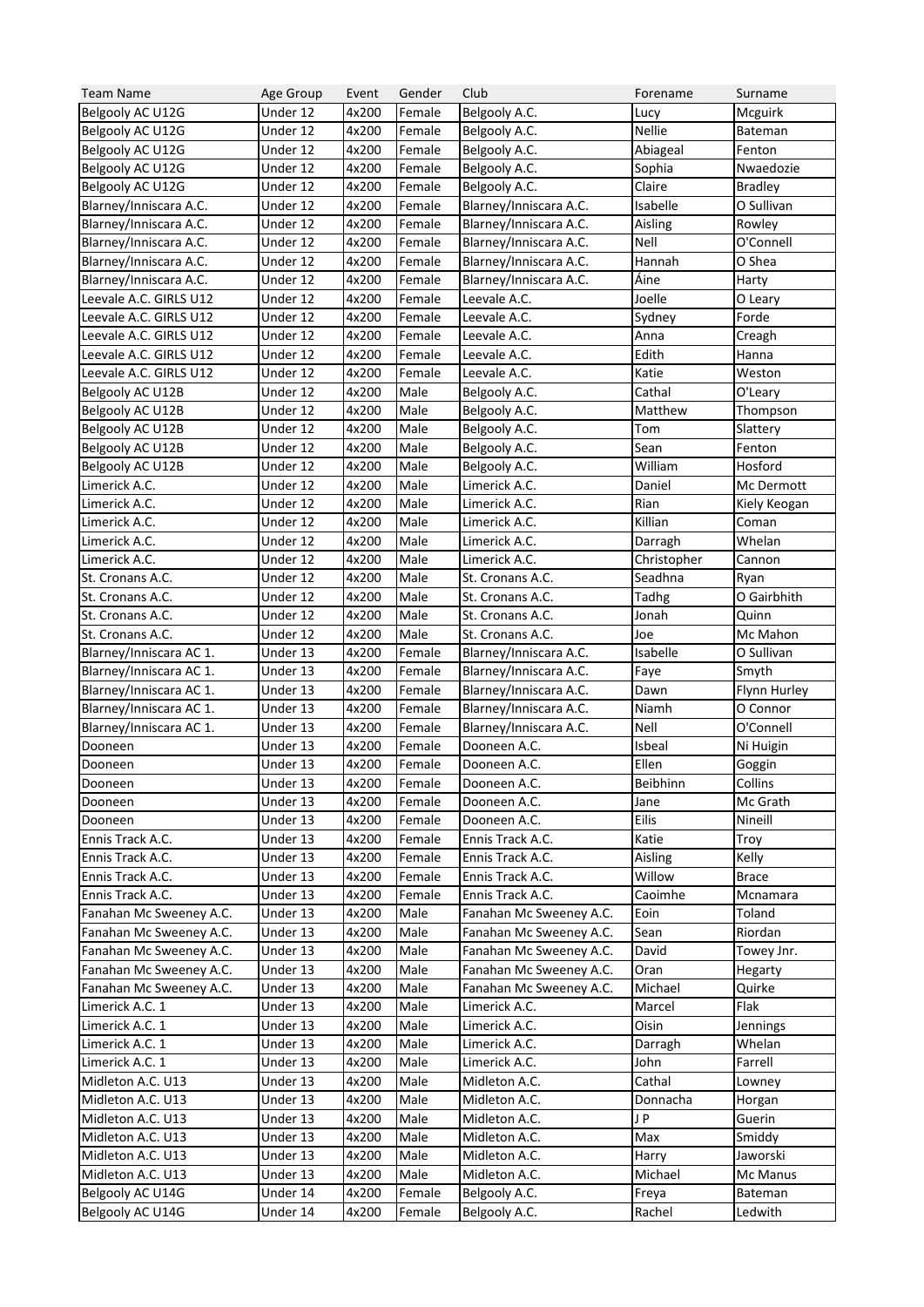| <b>Team Name</b>                                 | Age Group | Event | Gender | Club                 | Forename     | Surname         |
|--------------------------------------------------|-----------|-------|--------|----------------------|--------------|-----------------|
| Belgooly AC U14G                                 | Under 14  | 4x200 | Female | Belgooly A.C.        | Giselle      | Ahern           |
| Belgooly AC U14G                                 | Under 14  | 4x200 | Female | Belgooly A.C.        | Tiffany      | Nwaedozie       |
| Belgooly AC U14G                                 | Under 14  | 4x200 | Female | Belgooly A.C.        | Aoife        | Cotter          |
| Dooneen A                                        | Under 14  | 4x200 | Female | Dooneen A.C.         | Destiny      | Lawal           |
| Dooneen A                                        | Under 14  | 4x200 | Female | Dooneen A.C.         | Lily         | Mc Mahon        |
| Dooneen A                                        | Under 14  | 4x200 | Female | Dooneen A.C.         | Emer         | Purtill         |
| Dooneen A                                        | Under 14  | 4x200 | Female | Dooneen A.C.         | Megan        | O Shea          |
| Dooneen A                                        | Under 14  | 4x200 | Female | Dooneen A.C.         | Emma         | Pethos          |
| Midleton A.C.                                    | Under 14  | 4x200 | Female | Midleton A.C.        | Alicia       | Moono - Hegarty |
| Midleton A.C.                                    | Under 14  | 4x200 | Female | Midleton A.C.        | Ava          | Coughlan        |
| Midleton A.C.                                    | Under 14  | 4x200 | Female | Midleton A.C.        | Elle - Kate  | Mc Rae          |
| Midleton A.C.                                    | Under 14  | 4x200 | Female | Midleton A.C.        | Teresa       | Jabkiewicz      |
| Midleton A.C.                                    | Under 14  | 4x200 | Female | Midleton A.C.        | Anna         | O Connor        |
| Midleton A.C.                                    | Under 14  | 4x200 | Female | Midleton A.C.        | Rachel       | Roche           |
| Leevale A.C. U14 BOYS                            | Under 14  | 4x200 | Male   | Leevale A.C.         | Luke         | <b>Mullins</b>  |
| Leevale A.C. U14 BOYS                            | Under 14  | 4x200 | Male   | Leevale A.C.         | Luke         | Merrigan        |
| Leevale A.C. U14 BOYS                            | Under 14  | 4x200 | Male   | Leevale A.C.         | Callum       | Harrington      |
| Leevale A.C. U14 BOYS                            | Under 14  | 4x200 | Male   | Leevale A.C.         | Ronan        | Keenan          |
| Leevale A.C. U14 BOYS                            | Under 14  | 4x200 | Male   | Leevale A.C.         | Rahman Amusa | Adekunle        |
| Midleton A.C. U14 Boys                           | Under 14  | 4x200 | Male   | Midleton A.C.        | Alex         | Jaworski        |
| Midleton A.C. U14 Boys                           | Under 14  | 4x200 | Male   | Midleton A.C.        | Andrew       | Kirby           |
| Midleton A.C. U14 Boys                           | Under 14  | 4x200 | Male   | Midleton A.C.        | Hugh         | O Loingsigh     |
| Midleton A.C. U14 Boys                           | Under 14  | 4x200 | Male   | Midleton A.C.        | Luke         | Guerin          |
| Midleton A.C. U14 Boys                           | Under 14  | 4x200 | Male   | Midleton A.C.        | Oscar        | Smiddy          |
| Midleton A.C. U14 Boys                           | Under 14  | 4x200 | Male   | Midleton A.C.        | JP           | Guerin          |
| Tralee Harriers A.C.                             | Under 14  | 4x200 | Male   | Tralee Harriers A.C. | Dan          | O Connor        |
| Tralee Harriers A.C.                             | Under 14  | 4x200 | Male   | Tralee Harriers A.C. | Sean         | Sargent         |
| Tralee Harriers A.C.                             | Under 14  | 4x200 | Male   | Tralee Harriers A.C. | Ethan        | Lacey           |
| Tralee Harriers A.C.                             | Under 14  | 4x200 | Male   | Tralee Harriers A.C. | Stephen      | Harty           |
| Tralee Harriers A.C.                             | Under 14  | 4x200 | Male   | Tralee Harriers A.C. | Sean         | Murphy          |
| Tralee Harriers A.C.                             | Under 14  | 4x200 | Male   | Tralee Harriers A.C. | Jack         | Collins         |
| Dooneen A C                                      | Under 15  | 4x200 | Female | Dooneen A.C.         | Eanna Iseult | Ni Huigin       |
| Dooneen A C                                      | Under 15  | 4x200 | Female | Dooneen A.C.         | Molly        | O Mahony        |
| Dooneen A C                                      | Under 15  | 4x200 | Female | Dooneen A.C.         | Maeve        | Purtill         |
| Dooneen A C                                      | Under 15  | 4x200 | Female | Dooneen A.C.         | Ivana        | O Carroll       |
| Dooneen A C                                      | Under 15  | 4x200 | Female | Dooneen A.C.         | Rhiannon     | Heng            |
| Dooneen A C                                      | Under 15  | 4x200 | Female | Dooneen A.C.         | Destiny      | Lawal           |
| Leevale A.C. GIRLS U15                           | Under 15  | 4x200 |        |                      | Caoimhe      |                 |
|                                                  |           |       | Female | Leevale A.C.         |              | Daly            |
| Leevale A.C. GIRLS U15<br>Leevale A.C. GIRLS U15 | Under 15  | 4x200 | Female | Leevale A.C.         | Ava<br>Olive | Hanley          |
|                                                  | Under 15  | 4x200 | Female | Leevale A.C.         |              | <b>Burger</b>   |
| Leevale A.C. GIRLS U15                           | Under 15  | 4x200 | Female | Leevale A.C.         | Faye         | Scriven         |
| Leevale A.C. GIRLS U15                           | Under 15  | 4x200 | Female | Leevale A.C.         | Sintija      | Sarkovska       |
| Nenagh Olympic A.C.                              | Under 15  | 4x200 | Female | Nenagh Olympic A.C.  | Anna         | Paxman          |
| Nenagh Olympic A.C.                              | Under 15  | 4x200 | Female | Nenagh Olympic A.C.  | Mairéad      | O Brien         |
| Nenagh Olympic A.C.                              | Under 15  | 4x200 | Female | Nenagh Olympic A.C.  | Olive        | Robinson        |
| Nenagh Olympic A.C.                              | Under 15  | 4x200 | Female | Nenagh Olympic A.C.  | Sadbh        | Connolly        |
| Nenagh Olympic A.C.                              | Under 15  | 4x200 | Female | Nenagh Olympic A.C.  | Aoibhe       | Maher           |
| Derg A.C.                                        | Under 15  | 4x200 | Male   | Derg A.C.            | Archie       | Mcnamara        |
| Derg A.C.                                        | Under 15  | 4x200 | Male   | Derg A.C.            | Adam         | Blake           |
| Derg A.C.                                        | Under 15  | 4x200 | Male   | Derg A.C.            | Tom          | Arthur          |
| Derg A.C.                                        | Under 15  | 4x200 | Male   | Derg A.C.            | Enda         | Tormey          |
| Derg A.C.                                        | Under 15  | 4x200 | Male   | Derg A.C.            | Oliver       | Finn            |
| Derg A.C.                                        | Under 15  | 4x200 | Male   | Derg A.C.            | Matt         | Leyden          |
| Leevale A.C. BOYS U15                            | Under 15  | 4x200 | Male   | Leevale A.C.         | Josh         | O Mahony        |
| Leevale A.C. BOYS U15                            | Under 15  | 4x200 | Male   | Leevale A.C.         | Anthony      | Goggin          |
| Leevale A.C. BOYS U15                            | Under 15  | 4x200 | Male   | Leevale A.C.         | Tyreek       | Bannon          |
| Leevale A.C. BOYS U15                            | Under 15  | 4x200 | Male   | Leevale A.C.         | Ryan         | Onoh            |
| Leevale A.C. BOYS U15                            | Under 15  | 4x200 | Male   | Leevale A.C.         | Michael      | Scott           |
| Midleton A.C. U15                                | Under 15  | 4x200 | Male   | Midleton A.C.        | David        | O Connor        |
| Midleton A.C. U15                                | Under 15  | 4x200 | Male   | Midleton A.C.        | Gabriel      | Ebo             |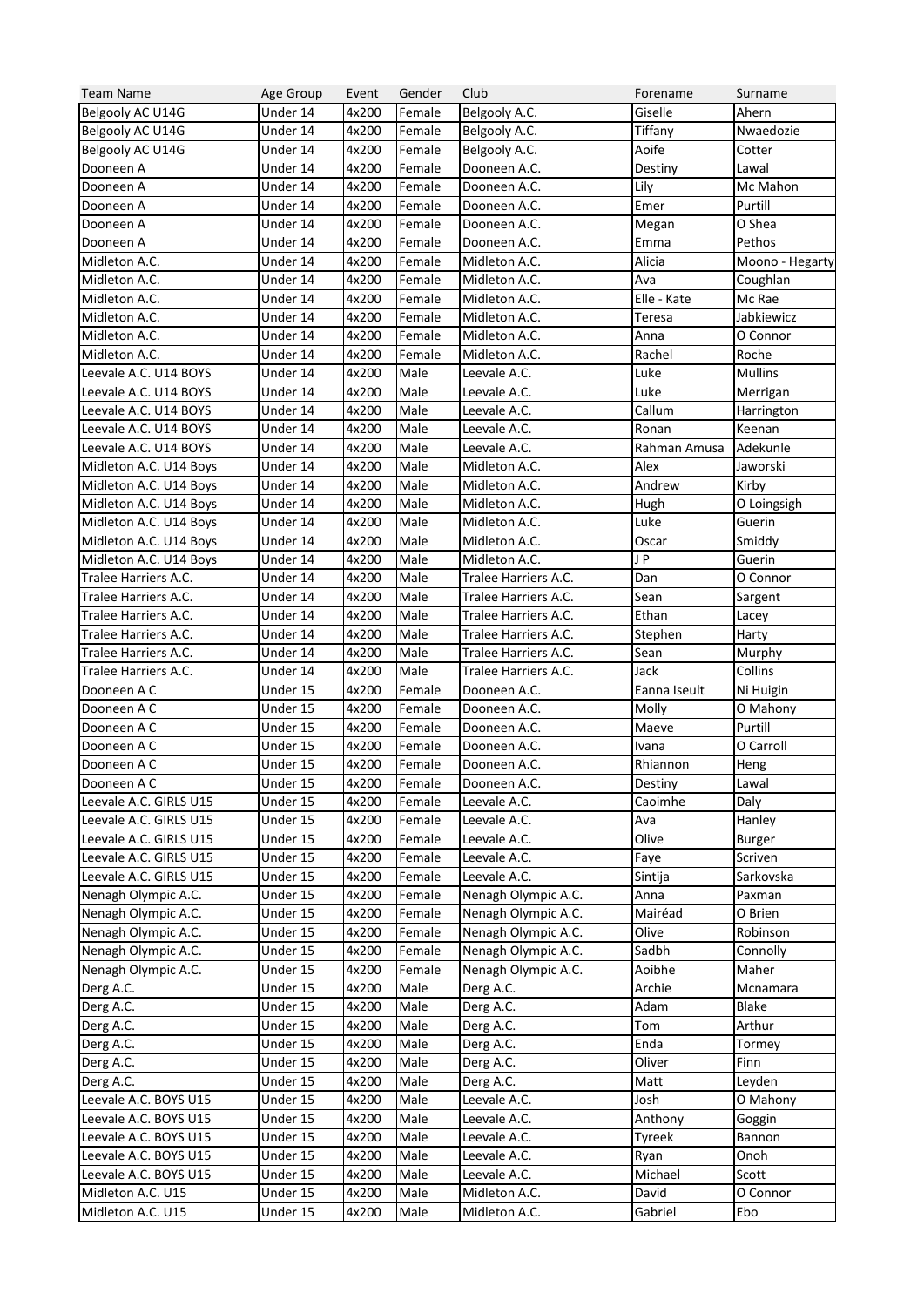| <b>Team Name</b>         | Age Group            | Event | Gender | Club                                             | Forename       | Surname           |
|--------------------------|----------------------|-------|--------|--------------------------------------------------|----------------|-------------------|
| Midleton A.C. U15        | Under 15             | 4x200 | Male   | Midleton A.C.                                    | Zaviar         | Schoeman          |
| Midleton A.C. U15        | Under 15             | 4x200 | Male   | Midleton A.C.                                    | Oscar          | Smiddy            |
| Midleton A.C. U15        | Under 15             | 4x200 | Male   | Midleton A.C.                                    | Alex           | Jaworski          |
| Dooneen 1                | Under 16             | 4x200 | Female | Dooneen A.C.                                     | Vivian         | Amaeze            |
| Dooneen 1                | Under 16             | 4x200 | Female | Dooneen A.C.                                     | Orla           | O Shaughnessy     |
| Dooneen 1                | Under 16             | 4x200 | Female | Dooneen A.C.                                     | Mai            | Mc Kenna          |
| Dooneen 1                | Under 16             | 4x200 | Female | Dooneen A.C.                                     | Maeve          | Purtill           |
| Dooneen 1                | Under 16             | 4x200 | Female | Dooneen A.C.                                     | Aoibhe         | O Keeffe          |
| Dooneen 1                | Under 16             | 4x200 | Female | Dooneen A.C.                                     | Eanna Iseult   | Ni Huigin         |
| Leevale A.C. GIRLS U16   | Under 16             | 4x200 | Female | Leevale A.C.                                     | Elena          | O'Sullivan        |
| Leevale A.C. GIRLS U16   | Under 16             | 4x200 | Female | Leevale A.C.                                     | Jamie          | Rooney            |
| Leevale A.C. GIRLS U16   | Under 16             | 4x200 | Female | Leevale A.C.                                     | Natalia        | Golka             |
| Leevale A.C. GIRLS U16   | Under 16             | 4x200 | Female | Leevale A.C.                                     | Sophie         | Mulcahy           |
| Leevale A.C. GIRLS U16   | Under 16             | 4x200 | Female | Leevale A.C.                                     | Faye           | Scriven           |
| Lios Tuathail A.C.       | Under 16             | 4x200 | Female | Lios Tuathail A.C.                               | Mollie         | O'Riordan         |
| Lios Tuathail A.C.       | Under 16             | 4x200 | Female | Lios Tuathail A.C.                               | Saoirse        | Dillon            |
| Lios Tuathail A.C.       | Under 16             | 4x200 | Female | Lios Tuathail A.C.                               | Eimear         | <b>Buckley</b>    |
| Lios Tuathail A.C.       | Under 16             | 4x200 | Female | Lios Tuathail A.C.                               | Emma           | Neylon            |
| Lios Tuathail A.C.       | Under 16             | 4x200 | Female | Lios Tuathail A.C.                               | Orla           | McElligott        |
| Limerick A.C. 2          | Under 16             | 4x200 | Male   | Limerick A.C.                                    | Tadhg          | Purcell           |
| Limerick A.C. 2          | Under 16             | 4x200 | Male   | Limerick A.C.                                    | Jack           | Downes            |
| Limerick A.C. 2          | Under 16             | 4x200 | Male   | Limerick A.C.                                    | Olly           | Tierney           |
| Limerick A.C. 2          | Under 16             | 4x200 | Male   | Limerick A.C.                                    | Luke           | Callitz           |
| Midleton A.C. U16        | Under 16             | 4x200 | Male   | Midleton A.C.                                    | David          | Ebo               |
| Midleton A.C. U16        | Under 16             | 4x200 | Male   | Midleton A.C.                                    | Matthew        | Herbert           |
| Midleton A.C. U16        | Under 16             | 4x200 | Male   | Midleton A.C.                                    | Odhrán         | O Sullivan        |
| Midleton A.C. U16        | Under 16             | 4x200 | Male   | Midleton A.C.                                    | David          | O Connor          |
| Midleton A.C. U16        | Under 16             | 4x200 | Male   | Midleton A.C.                                    | Gabriel        | Ebo               |
| Midleton A.C. U16        | Under 16             | 4x200 | Male   | Midleton A.C.                                    | Noah           | Switzer           |
| Templemore A.C.          | Under 16             | 4x200 | Male   | Templemore A.C.                                  | Aaron          | Dunford           |
| Templemore A.C.          | Under 16             | 4x200 | Male   | Templemore A.C.                                  | Joe            | <b>Burke</b>      |
| Templemore A.C.          | Under 16             | 4x200 | Male   | Templemore A.C.                                  | Jack           | Carroll           |
| Templemore A.C.          | Under 16             | 4x200 | Male   | Templemore A.C.                                  | Billy          | O Brien           |
| Templemore A.C.          | Under 16             | 4x200 | Male   | Templemore A.C.                                  | Roy            | Doran             |
| Templemore A.C.          | Under 16             | 4x200 | Male   | Templemore A.C.                                  | Sean           | Stone             |
| Carraig-Na-Bhfear A.C.   | Under 17             | 4x200 | Female | Carraig-Na-Bhfear A.C.                           | Leah           | Dunne             |
| Carraig-Na-Bhfear A.C.   | Under 17             | 4x200 | Female | Carraig-Na-Bhfear A.C.                           | Lucy           | Lynch             |
| Carraig-Na-Bhfear A.C.   | Under 17             | 4x200 |        |                                                  | Rebecca        | Akinkuolie        |
| Carraig-Na-Bhfear A.C.   |                      |       | Female | Carraig-Na-Bhfear A.C.<br>Carraig-Na-Bhfear A.C. | Sinead         | Roche             |
| Dooneen 2                | Under 17<br>Under 17 | 4x200 | Female | Dooneen A.C.                                     |                | Alfred            |
|                          |                      | 4x200 | Female |                                                  | Angel          |                   |
| Dooneen 2                | Under 17             | 4x200 | Female | Dooneen A.C.                                     | Sarah          | O Sullivan        |
| Dooneen 2                | Under 17             | 4x200 | Female | Dooneen A.C.                                     | Yanna          | Leahy<br>O Keeffe |
| Dooneen 2                | Under 17             | 4x200 | Female | Dooneen A.C.                                     | Nancy<br>Emma  |                   |
| Dooneen 2                | Under 17             | 4x200 | Female | Dooneen A.C.                                     |                | Griffin           |
| Dooneen 2                | Under 17             | 4x200 | Female | Dooneen A.C.                                     | Vivian         | Amaeze            |
| Leevale A.C. GIRLS U17   | Under 17             | 4x200 | Female | Leevale A.C.                                     | Lucie          | Healy             |
| Leevale A.C. GIRLS U17   | Under 17             | 4x200 | Female | Leevale A.C.                                     | Okwu           | Backari           |
| Leevale A.C. GIRLS U17   | Under 17             | 4x200 | Female | Leevale A.C.                                     | Fatima         | Amusa             |
| Leevale A.C. GIRLS U17   | Under 17             | 4x200 | Female | Leevale A.C.                                     | Orla           | O'Sullivan        |
| Carraig-Na-Bhfear A.C. A | Under 17             | 4x200 | Male   | Carraig-Na-Bhfear A.C.                           | Cathal         | Whooley           |
| Carraig-Na-Bhfear A.C. A | Under 17             | 4x200 | Male   | Carraig-Na-Bhfear A.C.                           | Ruaidhri       | Boyle             |
| Carraig-Na-Bhfear A.C. A | Under 17             | 4x200 | Male   | Carraig-Na-Bhfear A.C.                           | Bobby          | O'Riordan         |
| Carraig-Na-Bhfear A.C. A | Under 17             | 4x200 | Male   | Carraig-Na-Bhfear A.C.                           | Timmy          | Colbert           |
| Carraig-Na-Bhfear A.C. A | Under 17             | 4x200 | Male   | Carraig-Na-Bhfear A.C.                           | Aidan          | Maher             |
| Dooneen 3                | Under 17             | 4x200 | Male   | Dooneen A.C.                                     | Dennis Dickson | Mathews           |
| Dooneen 3                | Under 17             | 4x200 | Male   | Dooneen A.C.                                     | Jayden         | Carmody           |
| Dooneen 3                | Under 17             | 4x200 | Male   | Dooneen A.C.                                     | Lamine         | Diarrassouba      |
| Dooneen 3                | Under 17             | 4x200 | Male   | Dooneen A.C.                                     | Ross           | O carroll         |
| Dooneen 3                | Under 17             | 4x200 | Male   | Dooneen A.C.                                     | Alan           | Mc Cutcheon       |
| Midleton A.C. U17        | Under 17             | 4x200 | Male   | Midleton A.C.                                    | Cian           | O Keeffe          |